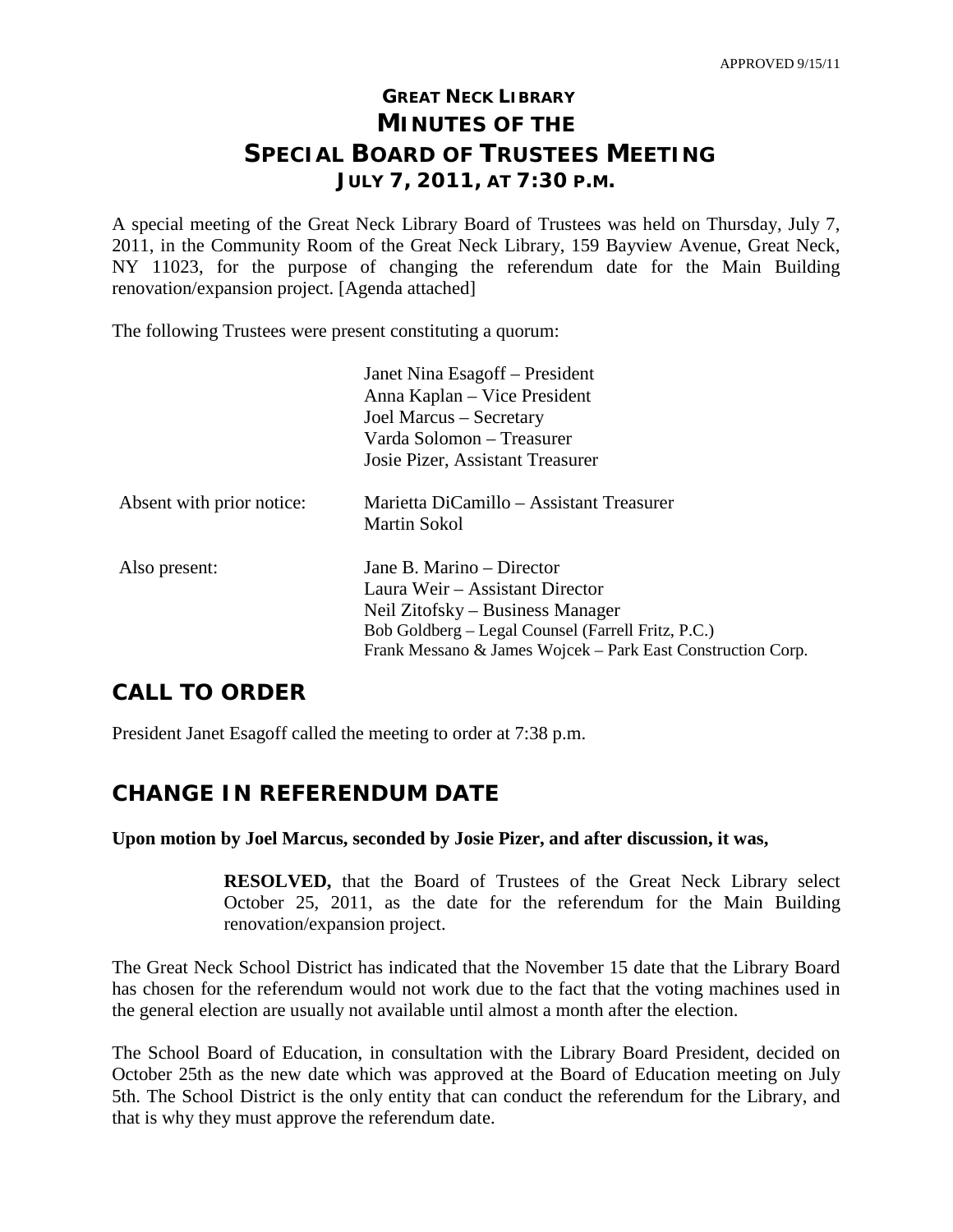Trustee Pizer stated that she would have preferred another date possibly in December to allow more time for messaging to educate the public about the project, and this would be difficult given such a short time. Additionally, there are many religious holidays in September and October when people are not going to pay attention. She also has concerns about the size of the cushion built in the total cost estimates. All these concerns were addressed.

\_\_\_\_\_\_\_\_\_\_\_\_\_\_\_\_\_\_\_\_\_\_\_\_\_\_\_\_\_\_\_\_\_\_\_\_\_\_\_\_\_\_\_\_\_\_\_\_\_\_\_\_\_\_\_\_\_\_\_\_\_\_\_\_\_\_\_\_\_\_\_\_\_\_\_\_\_\_\_\_\_\_\_\_\_\_\_\_\_\_\_\_\_

Having the referendum in October will provide ample time for the Library to publish legal notices and disseminate accurate information to the public about the building project. Bonnie D. Graham's public relations firm can assist the Library Director in this regard so the public can make an informed decision.

A December date for the referendum would not be viable as many people go away for the winter.

The Director explained that the Board of Trustees is not locked into this date but if they choose not to use October 25th, they would have to go back to the School Board and present them with another date to see if that date meets their approval. The School District, in addition to approving the date, must also approve the proposition language prepared by the Library's Bond Counsel. The not-to-exceed figure, the principal amount being borrowed, and the annual installment figures have to be finalized for the agenda for the School Board meeting on August 25th.

Attorney Goldberg also added that after the 45-day period for legal notices, the referendum date cannot be changed and the Library must go forward with the referendum.

James Wojcek and Frank Messano, representatives from Park East Construction, were invited to the meeting to answer any questions the Board may have concerning the cost estimates.

Mr. Wojcek gave a brief recap on how the cost estimates for Plan D evolved with a culmination of cost estimates prepared by a separate cost estimate consultant used by DattnerArchitects, and Park East with their own independent evaluation. The Library Board approved a schematic design called Option D with a \$22.5 million construction cost. The \$22.5 million excluded the ad-alternatives and some of these ad-alternatives could be put into the project if the Board wants to hold that number at \$22.5 million. If the referendum passes, there is a one-year period for designs and building permits. So escalations that were forecasted and not realized may come out of the cost estimates all together. The building project may take 18 months instead of three years. Park East Construction is going to take a fresh look at these estimates in view of the foregoing and the downward trend of today's market. They have the database and the ability to do it in a fairly short time and will provide the Board with these revised estimates by the end of the month.

There was discussion on whether or not if all the money voted on in the referendum is not used would interest be paid on the unused portion.

Mr. Wojcek further explained that it is standard practice in public works project to come up with the needs of the facilities, which the Library has done by choosing Option D. Then, there is the design process which gets very detailed and goes out to bid and it is at that point the real numbers will be known. The design chosen must stay within the budget.